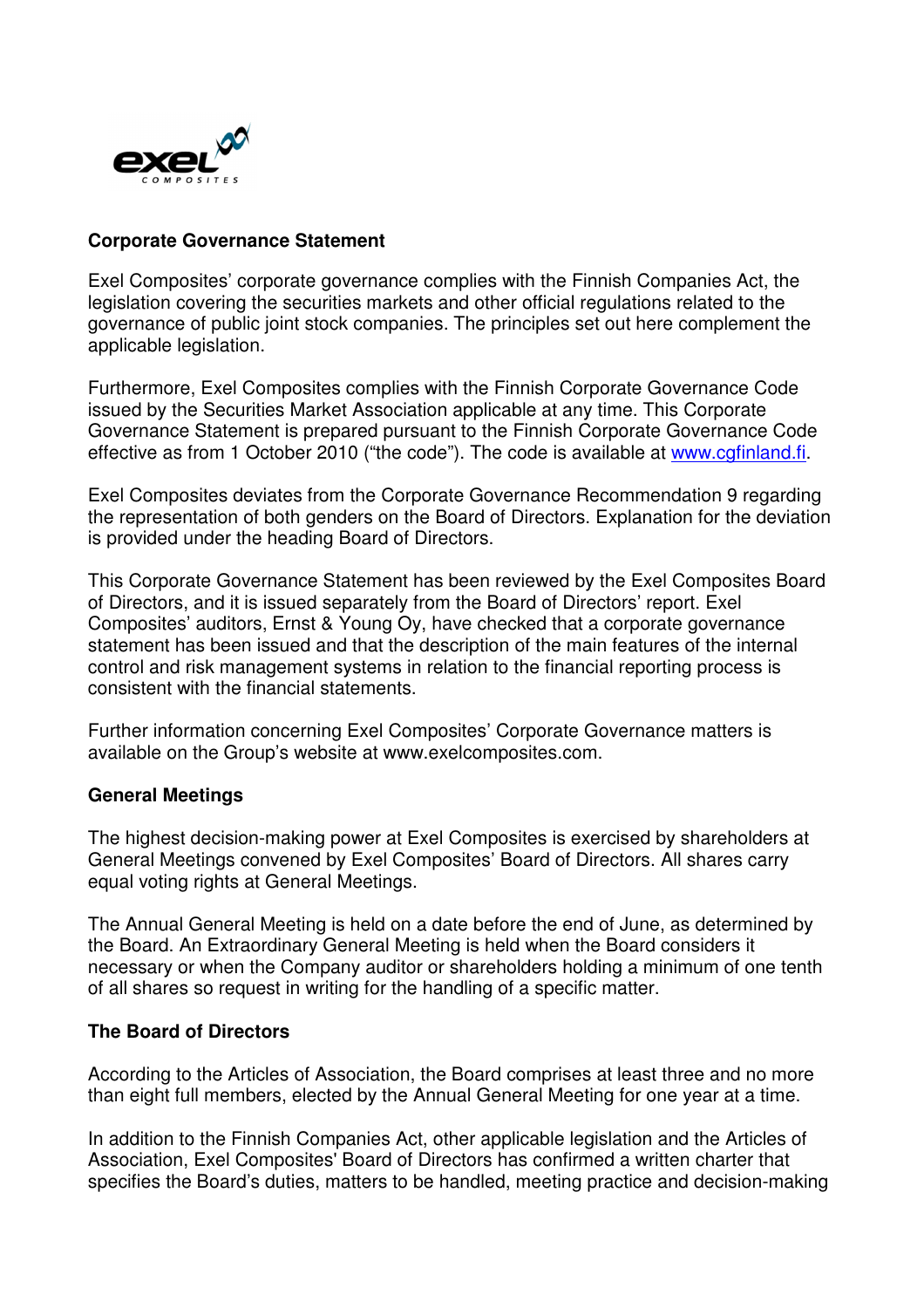process. The charter is reviewed and updated annually in the first meeting following the election of the Board in the AGM. Board meetings are attended by the President and CEO and the CFO, who acts as the secretary of the Board.

The Board of Directors is responsible for the management of the Company and the proper organization of its activities in accordance with the Finnish Companies Act and the Company's Articles of Association. The Board's principal duties include confirmation of the corporate strategy and budget by function, and decisions on funding agreements, major investments and the purchase or sale of assets. The Board approves interim reports, financial statements and the report on operations, appoints and dismisses the President and CEO and decides on the President and CEO's compensation. The Board also approves the composition and remuneration of the Group Management Team upon proposal by the President and CEO.

The Board monitors the Company's financial position with the help of information provided by the Group Management Team. Sufficient information including the agenda for the Board meetings with all relevant information on the Company's structure, operations and markets is usually distributed at least 7 days before the meeting. The Board of Directors holds at least seven ordinary meetings per year.

The Board of Directors is evaluated within the framework of the Shareholders' Nomination Board's work. In addition, the Board performs an annual self-evaluation of its organization, working methods and fulfillment of its duties.

The Board evaluates the independence of each member of the Board at the first meeting following the AGM, and thereafter each time any change occurs.

According to the Corporate Governance Code Recommendation 9, both genders shall be represented on the Board. Exel Composites' Board had a female member until the Annual General Meeting held on 17 March 2016, but she had announced not to be available for re-election in 2016. The Nomination Board was unable to find female candidates that have industrial experience from businesses similar to Company's main lines of business. The Company aims at complying with the recommendation in the long run.

In consideration of the Board of Directors' small size, the Company has decided not to have any permanent Board committees, and that the Board of Directors carries out the duties of the Audit Committee. These duties include, amongst others, review and supervision of financial reporting process, monitoring the efficiency of the Company's internal control and risk management systems, review of auditor's reports as well as preparation of auditor's election.

### **Members of the Board**

On 17 March 2016 the Annual General Meeting appointed Heikki Hiltunen, Matti Hyytiäinen and Reima Kerttula to continue on the Board of Directors. Petri Helsky and Jouko Peussa were elected as new members of the Board of Directors. Peter Hofvenstam and Kerstin Lindell were no longer available for re-election. The Annual General Meeting elected Reima Kerttula as Chairman of the Board of Directors and Matti Hyytiäinen as Vice Chairman of the Board of Directors.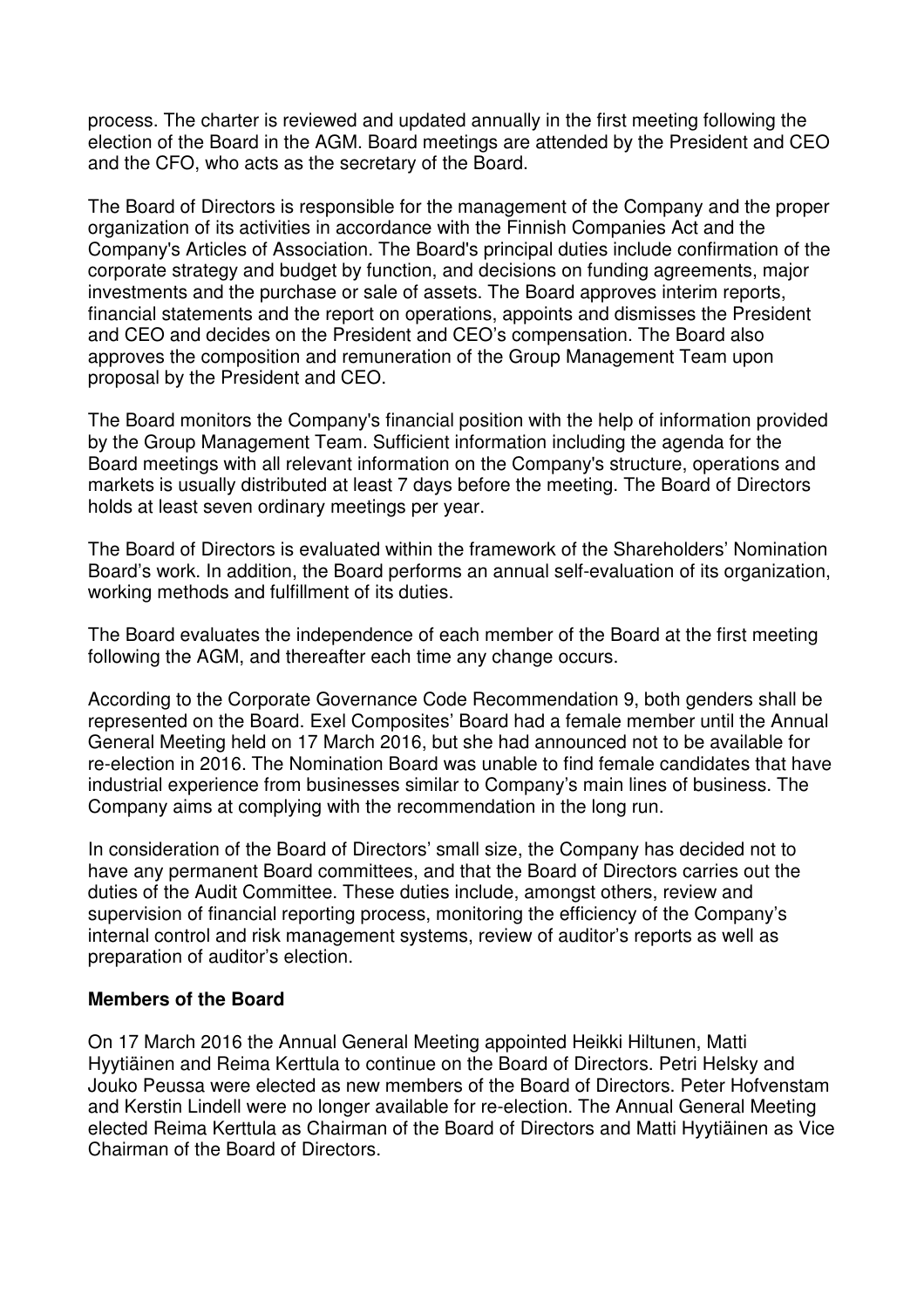Reima Kerttula was born in 1955. He holds an M.Sc. in Engineering. He is COO of the holding company and Managing Director of the operative companies of Amerplast Ltd. Reima Kerttula is independent of the Company and its major shareholders. On 17 March 2016 his holdings were 3,685 Exel Composites shares.

Heikki Hiltunen was born in 1962. He holds a B.Sc. in Engineering. He is SVP Sales, Marketing and Service for Danfoss Drives at Danfoss. Heikki Hiltunen is independent of the Company and its major shareholders. On 17 March 2016 his holdings were 3,685 Exel Composites shares.

Matti Hyytiäinen was born in 1960. He holds an M.Sc. in Economics. He is President and CEO of PKC Group Plc. Matti Hyytiäinen is independent of the Company and its major shareholders. On 17 March 2016 his holdings were 773 Exel Composites shares.

Petri Helsky was born in 1966. He holds and M.Sc. in Economics and an M.Sc. in Engineering. He is CEO of Metsä Tissue. Petri Helsky is independent of the Company and its major shareholders. On 17 March 2016 he had no Exel Composites holdings.

Jouko Peussa was born in 1957. He is Licenciate of Technology. He is Engineering and Technology Director at Ingersoll Rand Compression Technologies. Jouko Peussa is independent of the Company and its major shareholders. On 17 March 2016 he had no Exel Composites holdings.

The term of the current Board members will expire at the end of the AGM 2017.

Further information on the Board (biographical details and holdings) is presented on the Company website at www.exelcomposites.com.

### **Work of Board of Directors in 2015**

The Board of Directors convened 9 times in 2015 and the average attendance rate at these meetings was 96.3 per cent.

Attendance of Board members at Board meetings in 2015:

| <b>Name</b>                          | <b>Position</b> | <b>Board Meetings</b> |
|--------------------------------------|-----------------|-----------------------|
| Peter Hofvenstam                     | Chairman        | $100\%$ (9/9)         |
| Heikki Hiltunen                      | Member          | 89% (8/9)             |
| Matti Hyytiäinen (as from 26.3.2015) | Member          | 100% (8/8)            |
| Reima Kerttula                       | Member          | 100% (9/9)            |
| <b>Kerstin Lindell</b>               | Member          | 89% (8/9)             |
| Göran Jönsson (until 26.3.2015)      | Member          | 100% (1/9)            |

Besides the regular annual Board work during the financial year 2015, the key priorities included supervision of the implementation of the Company's new growth strategy, including supervision of the reinforcement of the organization and acceleration of the sales force activities.

### **Auditor**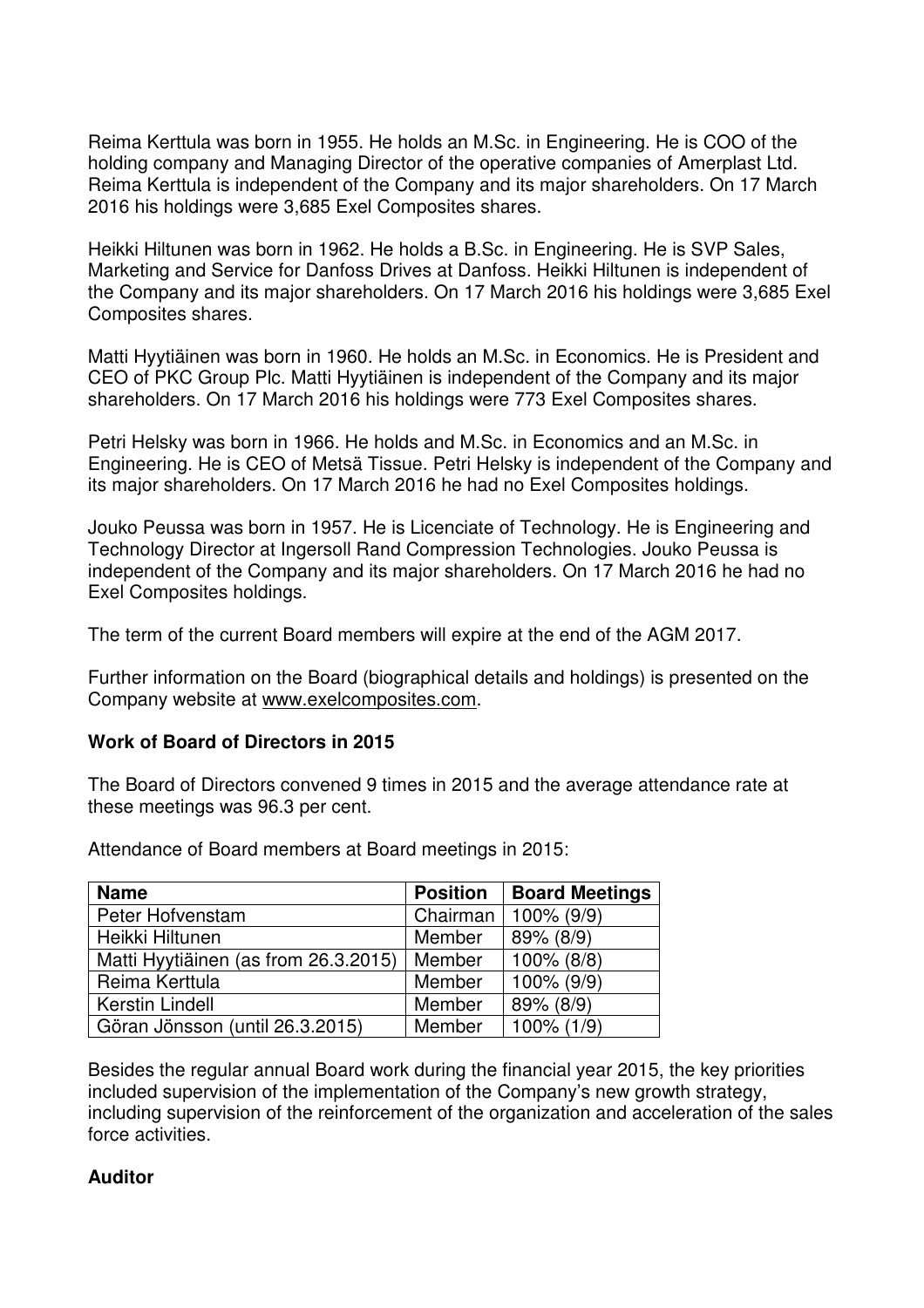Company auditor is elected annually by the Annual General Meeting based on the proposal by the Board of Directors.

Ernst & Young, Authorized Public Accountants, with Juha Hilmola, APA, as principal auditor, were elected to serve as company auditor in the AGM in 2016.

The fees paid to the auditor for audit services totaled EUR 190 (163) thousand and for non-audit services EUR 123 (51) thousand in 2015 (2014).

# **President and CEO**

The President and CEO is appointed by the Board to run the Company on a day-to-day basis in compliance with existing laws and regulations, as well as instructions and decisions given by the Board. Since duties of the Board include supervision of managing director, Exel Composites' President and CEO shall not be elected as member of the Board. The areas of responsibility of the President and CEO include, in addition to the above mentioned legal requirements, and implementing the Board's decisions, specifically also securing growth of the business, preparations for acquisitions and implementation of strategic projects, the increase in shareholder value, profitability and efficiency of operations, and investments within the limits defined by the Board.

The Board of Directors has adopted Rules of Procedure for the Managing Director containing guidelines and instructions regarding the Company's day-to-day management. In fulfilling his duties the Managing Director shall be assisted by the members of the Group Management Team of Exel Composites and any other corporate bodies established by the Board of Directors.

Riku Kytömäki is Exel Composites Plc's President and CEO. He was born in 1971 and holds an M.Sc. in Electrical Engineering. At the end of 2015 Riku Kytömäki's holdings were 13,350 Exel Composites shares.

### **Group Management Team**

The President is supported by the Group Management Team. The Group Management Team includes, in addition to the President and CEO as chair, the CFO, the SVP Human Resources, the SVP Operations, the SVP R&D and Technology, the SVP Sales and Marketing and the SVP Strategic Projects. The Team meets 8 to 10 times a year. The duties of the Group Management Team include, in addition to daily running of the business and development of all areas of the business in line with the approved strategy, also drawing up business and strategic plans and implementing the approved plans.

Mikko Kettunen is SVP & CFO. He is in charge of finance and controlling, administration and maintenance and development of IT-systems. He is secretary to the Company's Board of Directors. At the end of 2015 Mikko Kettunen held 1,000 Exel Composites shares.

Tiina Hiltunen is SVP Human Resources. She is in charge of leading the HR-function and creating, establishing and implementing the HR-strategy, -processes and -procedures globally. At the end of 2015 Tiina Hiltunen had no Exel Composites holdings.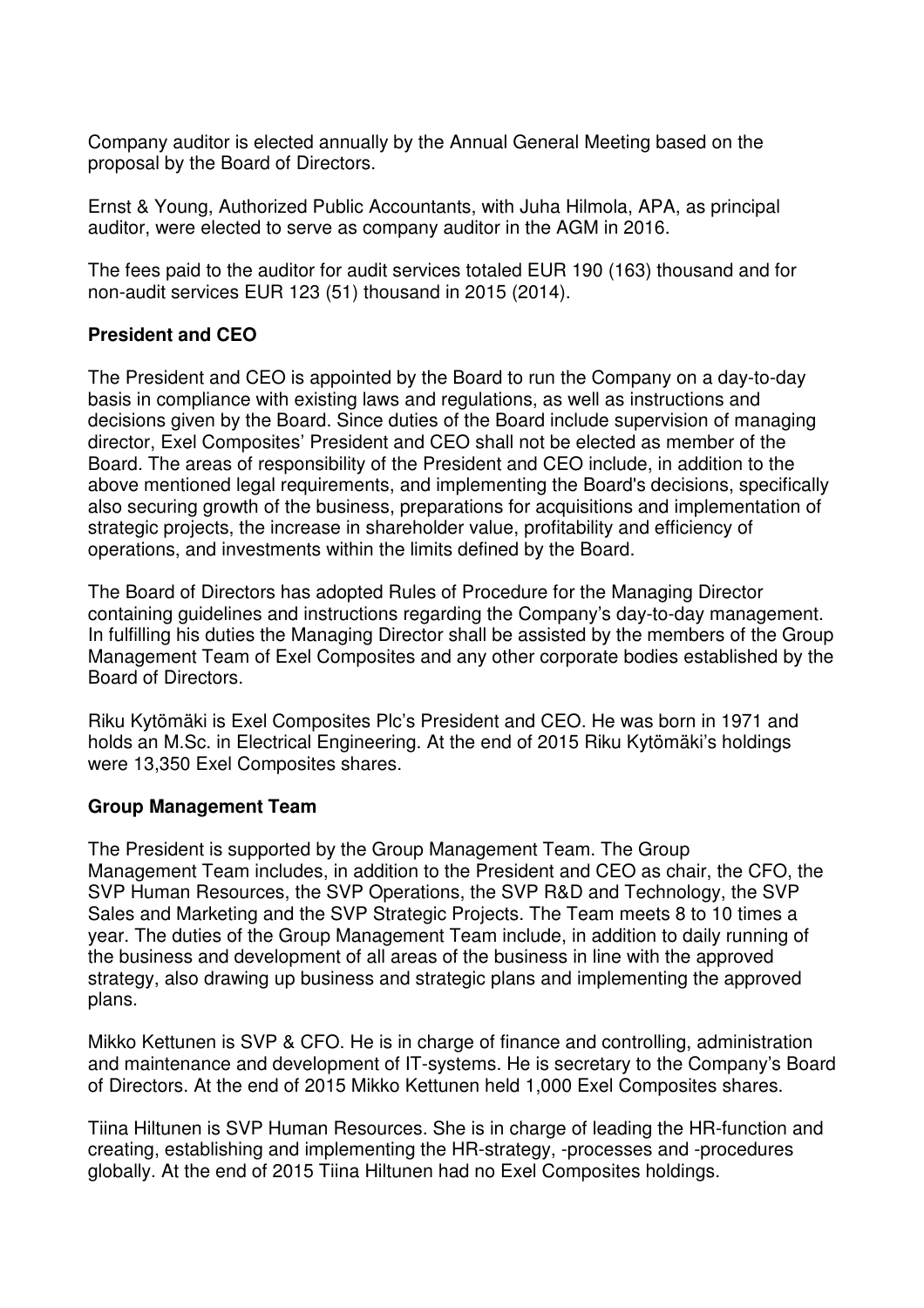Callum Gough is SVP Operations. His areas of responsibility are continuous productivity improvement, quality, environment and safety, strategic purchasing, investments and strategic site planning. At the end of 2015 Callum Gough held 17,837 Exel Composites shares.

Kim Sjödahl is SVP R&D and Technology. He is responsible for Group-wide development of products, product platforms and product technology and tooling. He is also in charge of leading, coordinating and developing product development activities in the Group. He also leads R&D and IPR management activities. At the end of 2015 Kim Sjödahl held 9,000 Exel Composites shares.

Kari Loukola is SVP Sales and Marketing. He is responsible for sales and marketing, leading and management of sales organization and development of the marketing function. At the end of 2015 Kari Loukola's Exel Composites holdings were 4,000 shares.

Ilkka Silvanto is SVP, Strategic Projects and Legal Counsel. He is in charge of strategic projects and legal matters. At the end of 2015 Ilkka Silvanto owned 16,496 Exel Composites shares.

### **Significant related-party transactions**

Exel Composites' permanent public insiders include Exel Composites' Board members, the President and CEO, the members of the Group Management Team and the audit firm's auditor with principal responsibility for Exel Composites. No significant related-party transactions were conducted by the Group or the permanent insiders in 2015.

### **Shareholders' Nomination Board**

Exel Composites' shareholders have considered it essential that the Annual General Meeting annually appoints a Shareholders' Nomination Board for the preparation of a proposal for election of Board members and fees to be paid to the Board members to be presented to the Annual General Meeting. The Nomination Board is elected annually by the Annual General Meeting on proposal of the Board of Directors. The Nomination Board consists of the representatives of the four largest shareholders and of the Chairman of the Board of Directors, acting as an expert member. The Company's largest shareholders entitled to appoint members to the Nomination Board are determined on the basis of the registered holdings in the Company's shareholder register held by Euroclear Finland Oy as of the 1st working day in October preceding the next Annual General Meeting. Should a shareholder not wish to use its right to nominate, this right will be passed on to the next largest shareholder.

If a shareholder who has distributed his/her holdings e.g. into several funds and has an obligation under the Finnish Securities Markets Act to take these holdings into account when disclosing changes in his/her share of ownership, or whose holdings are nominee registered, makes a written request to such effect to the Chairman of the Board of Directors by 30 September 2016, such shareholder's holdings in several funds or nominee register will be considered together with the potential directly registered holdings of said shareholder when calculating the share of votes which determines the nomination right. The request must be accompanied by sufficient evidence of title to the nominee registered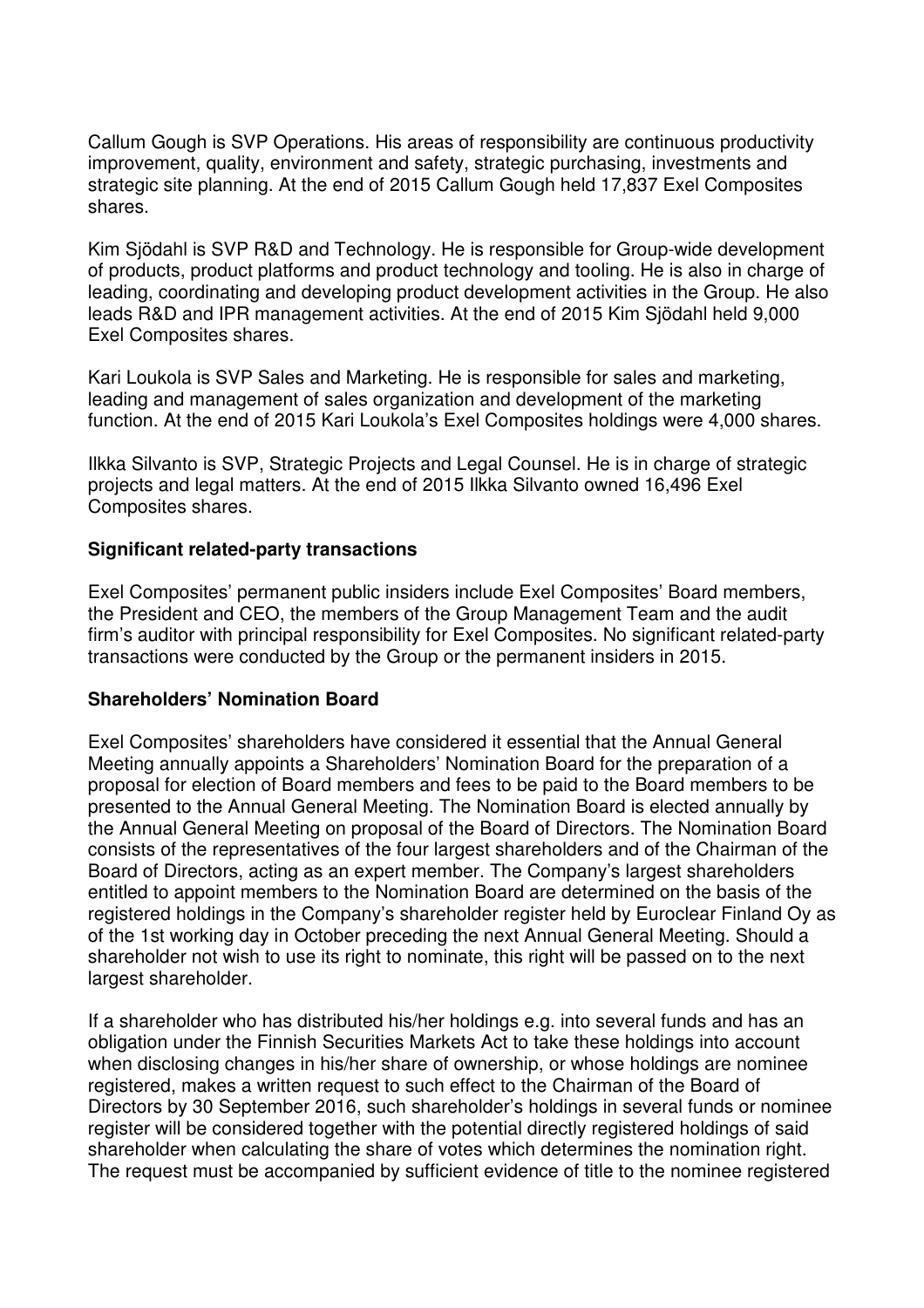shares or of the obligation to take the holdings into account under the Finnish Securities Markets Act

In 2015, the Shareholders' Nomination Board comprised of Ted Roberts (Nordea) as chairman, Tuomas Virtala (Danske Capital Finland), Henrik Viktorsson (Alandia Insurance), Kalle Saariaho (OP Financial Group) and Peter Hofvenstam, the Chairman of the Board of Directors, acting as an expert member. The Nomination Board met five times.

Ted Roberts was born in 1974. He holds an M.Sc. in Technology. He is Head of Finnish Equities at Nordea Asset Management.

Tuomas Virtala was born in 1974. He holds an M.Sc. in Finance and a BA (Hons) in European Business. He is Head of Danske Capital Finland.

Henrik Viktorsson was born in 1975. He holds an M.Sc. in Economics. He is Senior Portfolio Manager and Deputy Chief Investment Officer at Alandia Insurance.

Kalle Saariaho was born in 1972. He holds an M.Sc. in Economics. He is Director, Investment Products and CEO, OP Fund Management Co at OP Financial Group.

### **Internal control**

.

Exel Composites Plc is the parent company for the whole Group. It manages and directs the operations for the whole Group. The main responsibility for the internal control and risk management relating to the financial reporting process lies with the Board of Directors. Exel Composites' internal control framework and roles and responsibilities for internal control have been defined in Internal Control Policy approved by the Board of Directors. Internal control is organized within the framework of regular management, reporting and reviews.

Exel Composites' internal control and risk management related to financial reporting is designed to provide reasonable assurance regarding the reliability of financial reporting and the preparation of financial statements in accordance with applicable laws and regulations, generally accepted accounting principles and other requirements for listed companies.

Exel Composites has established a Controller's manual (accounting and reporting rules), which is regularly updated and communicated throughout the organization. Other internal policies and rules related to the financial reporting process include Treasury Policy, Code of Conduct and Fraud Policy, as well as Decision Making and Signature Policies.

Group accounting maintains a common chart of accounts that is applied in all units. A common enterprise resource planning system (ERP) and customer relationship management system (CRM) are in use in all the units of the Group. Subsidiaries submit their figures to Group reporting system for consolidation purposes. The reported figures are reviewed both in the subsidiaries and in Group accounting.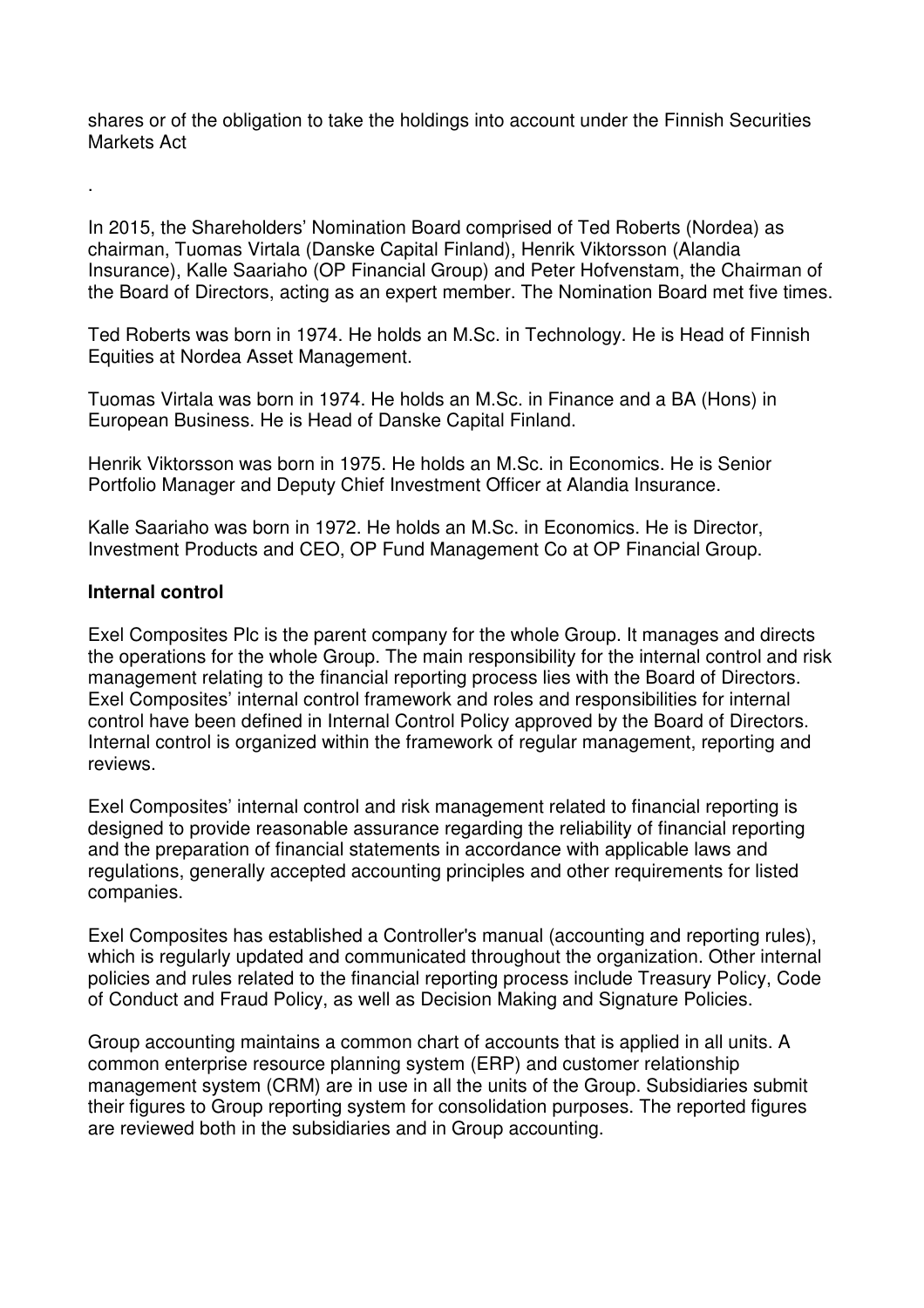The consolidated financial statements of Exel Composites have been prepared in compliance with International Financial Reporting Standards (IFRS), applying IAS and IFRS standards, as well as SIC and IFRIC interpretations, valid on 31 December 2015. The notes to the consolidated financial statements are also in compliance with the Finnish Accounting and Companies Acts.

The ultimate responsibility for the appropriate arrangement of the control of the Company accounts and finances falls on the Board of Directors. In accordance with the Charter of the Board of Directors, the Board performs the duties of an Audit Committee. These duties include overseeing of the accounting and financial reporting process, the audit of the financial statements, and the review of internal control procedures as well as communication with the Company's auditors. The President and CEO is responsible for the implementation of internal control and risk management processes and ensuring their operational effectiveness. The President and CEO is also responsible for ensuring that the Company accounting practices comply with the law and that financial matters are handled in a reliable manner. The Group's management assigns responsibility for the establishment of more specific internal control policies and procedures to personnel responsible for the unit's functions. Management and employees are assigned with appropriate levels of authority and responsibility to facilitate effective internal control over financial reporting.

Exel Composites' common controls include variety of activities such as approvals, authorizations, verifications, reconciliations, reviews of operating performance, safeguarding of assets and segregation of duties.

In financial reporting, the Controller's manual sets the standards of financial reporting as well as accounting rules and procedures within the Group. The Group controller function assists the business units and functions in setting up adequate control activities in cooperation with the business controllers. The Group controller function is also responsible for ensuring that external financial reporting is correct, timely and in compliance with applicable regulations.

Ongoing monitoring activities include the follow-up of monthly financial reports in relation to budget and targets, follow-up of business plans, monitoring of new plans and follow-up of internal and external projects. The scope and frequency of separate evaluations depend primarily on an assessment of risks and the effectiveness of ongoing monitoring procedures such as business unit self-assessments of control effectiveness. Internal control deficiencies are identified and communicated in a timely manner to those parties responsible for taking corrective action, and to management and the Board as appropriate. Implementation and control of financial and other business targets are monitored through Group-wide financial reporting, and through regular management meetings in each of the business units.

In 2015 Exel Composites started fully implementing the new strategy that was launched in late 2014. The cornerstones of the new strategy to generate next level growth are: 1) Accelerate growth in China, 2) Penetrate new applications, 3) Create true local footprint, and 4) Grow in new technologies. The Company wants to differentiate from its competitors by providing clear value propositions, local presence globally, top-quality service and world-class operations. During 2015 the Company has advanced these strategic initiatives by strengthening the organization, developing competencies, improving processes, adding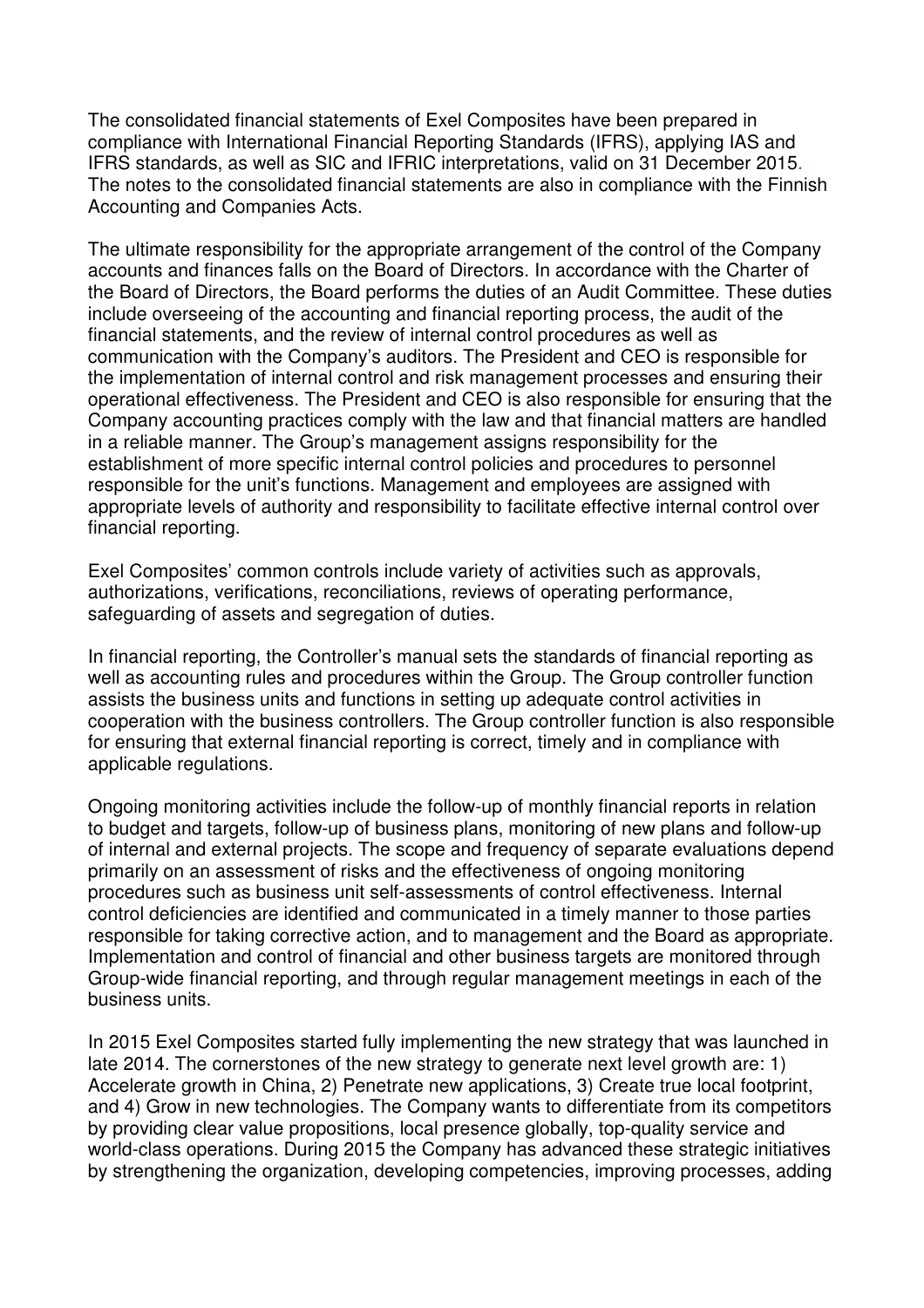flexibility and increasing production capacity in order to pursue organic and in-organic growth. M&A screening activities continued throughout the year. Operations were improved in many fronts, including supply chain management, health & safety, on-timedelivery (OTD) promptness to clients and continued implementation of the new global ERP.

# **Risk management**

At Exel Composites risk management is a continuous process, which is integrated with the daily decision making and continuous monitoring of operations as well as with preparation of quarterly and annual financial statements.

The Board of Directors governs the risk management of the Company through a risk management policy. In addition, the Board of Directors makes a risk assessment as part of the review and approval process of each set of quarterly and annual financial statements. Risk factors are also considered by the Board in connection with any future guidance disclosed by the Company.

The operative risk management, including risk monitoring, is part of the key duties of the operative management. Whereas risks are considered in conjunction with each business decision, they are also monitored by the managing director and other group management on a monthly basis when the team reviews the business development and any near and long-terms risks upon presentation of the business unit heads and controllers.

Risks and uncertainties related to Exel Composites can be categorized as strategic, operational, finance and hazard risks.

With respect to strategic risks, a significant portion of Exel Composites' revenues is generated from certain key clients and market segments. Whereas production capacity and cost structure of the Company is planned for growing business volume, negative development of such key clients or market segments could lead to deterioration of Exel Composites' profitability. This risk is mitigated by a close cooperation with key clients. The development of key markets and consequently business volumes are actively followed and forecasted in order to be able to adjust our business and cost structures to the forecasts. New products and applications are continuously developed in order to limit the dependency of any individual clients or market segments.

Strategic risks also include risks related to acquisitions where the realized level of benefits and synergies may differ from the planned. Furthermore, continuing low demand in the Australian market may require such further corrective actions that could result in nonrecurring items.

The most significant operational risks relate to product development and sales as well as production. Exel Composites' product range is very broad and often customer customized, which adds complexity to the product development and production. Designing, producing and selling a product that does not meet the requirements agreed with a client could potentially lead to substantial losses and damages. In addition, availability of skilled employees, protection of self-developed proprietary technology, fraud, availability and pricing of key raw materials and health problems due to long-term exposure to chemicals belong to the most significant operational risks. Pre-emptive management of operative